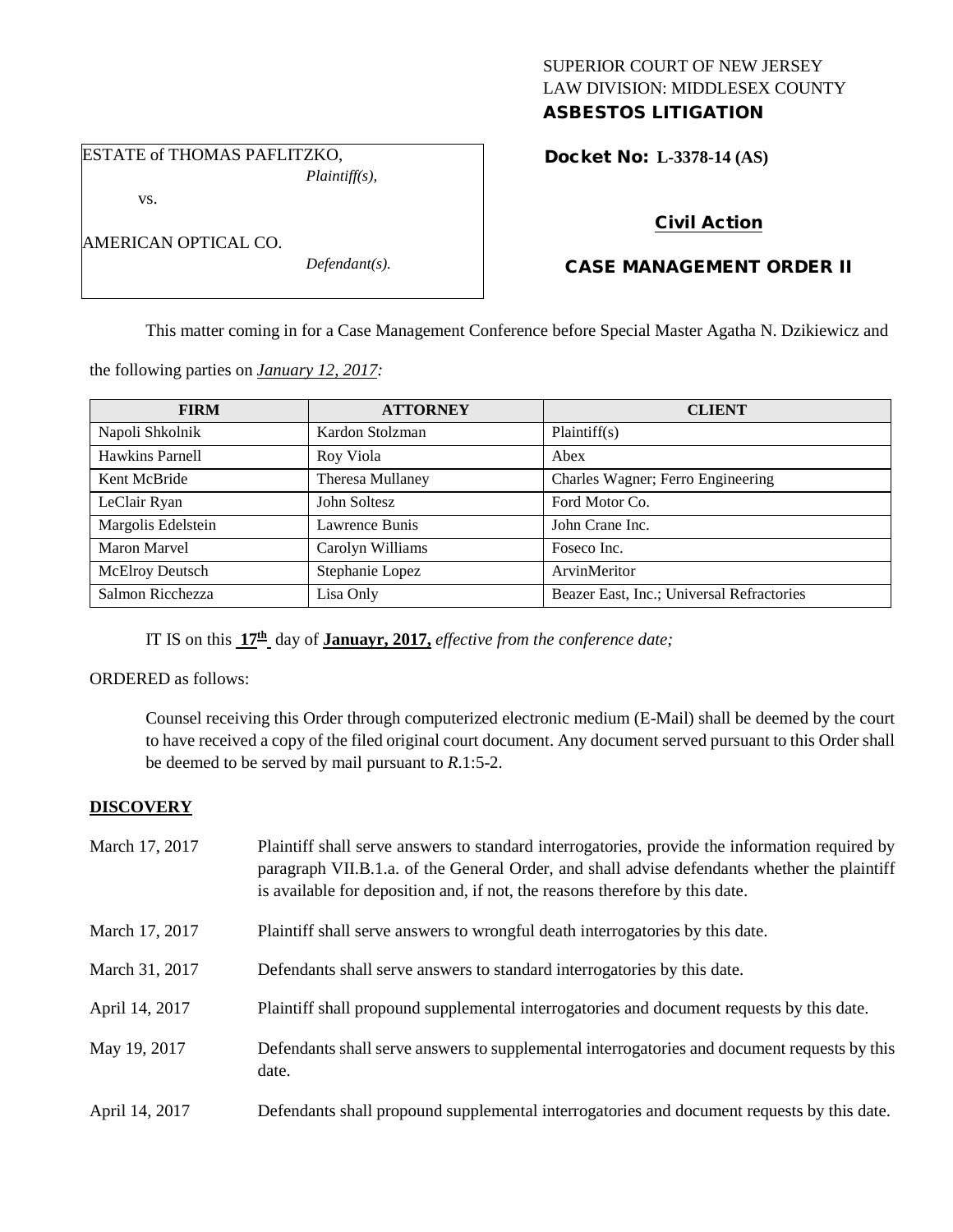| May 19, 2017       | Plaintiff shall serve answers to supplemental interrogatories and document requests by this<br>date.                                                                                                        |
|--------------------|-------------------------------------------------------------------------------------------------------------------------------------------------------------------------------------------------------------|
| September 29, 2017 | Fact discovery, including depositions, shall be completed by this date. Plaintiff's counsel shall<br>contact the Special Master within one week of this deadline if all fact discovery is not<br>completed. |
| November 30, 2017  | Depositions of corporate representatives shall be completed by this date.                                                                                                                                   |

#### **EARLY SETTLEMENT**

December 15, 2017 Settlement demands shall be served on all counsel and the Special Master by this date.

### **SUMMARY JUDGMENT MOTION PRACTICE**

- December 15, 2017 Plaintiff's counsel shall advise, in writing, of intent not to oppose motions by this date.
- January 5, 2018 Summary judgment motions shall be filed no later than this date.
- February 2, 2018 Last return date for summary judgment motions.

#### **MEDICAL DEFENSE**

March 17, 2017 Plaintiff shall serve executed medical authorizations (along with answers to interrogatories) by this date. March 17, 2017 Plaintiff shall serve a diagnostic medical report and any medical records in plaintiff's possession by this date. October 31, 2017 Plaintiff shall serve medical expert reports by this date. October 31, 2017 Upon request by defense counsel, plaintiff is to arrange for the transfer of pathology specimens and x-rays, if any, by this date. March 30, 2018 Defendants shall identify its medical experts and serve medical reports, if any, by this date. **In addition, defendants shall notify plaintiff's counsel (as well as all counsel of record) of a joinder in an expert medical defense by this date.**

#### **LIABILITY EXPERT REPORTS**

- October 31, 2017 Plaintiff shall identify its liability experts and serve liability expert reports or a certified expert statement by this date or waive any opportunity to rely on liability expert testimony.
- March 30, 2018 Defendants shall identify its liability experts and serve liability expert reports, if any, by this date or waive any opportunity to rely on liability expert testimony.

#### **ECONOMIST EXPERT REPORTS**

October 31, 2017 Plaintiff shall identify its expert economists and serve expert economist report(s), if any, by this date or waive any opportunity to rely on economic expert testimony.

\_\_\_\_\_\_\_\_\_\_\_\_\_\_\_\_\_\_\_\_\_\_\_\_\_\_\_\_\_\_\_\_\_\_\_\_\_\_\_\_\_\_\_\_\_\_\_\_\_\_\_\_\_\_\_\_\_\_\_\_\_\_\_\_\_\_\_\_\_\_\_\_\_\_\_\_\_\_\_\_\_\_\_\_\_\_\_\_\_\_\_\_\_\_\_\_\_\_\_\_\_\_\_\_\_\_\_\_\_\_